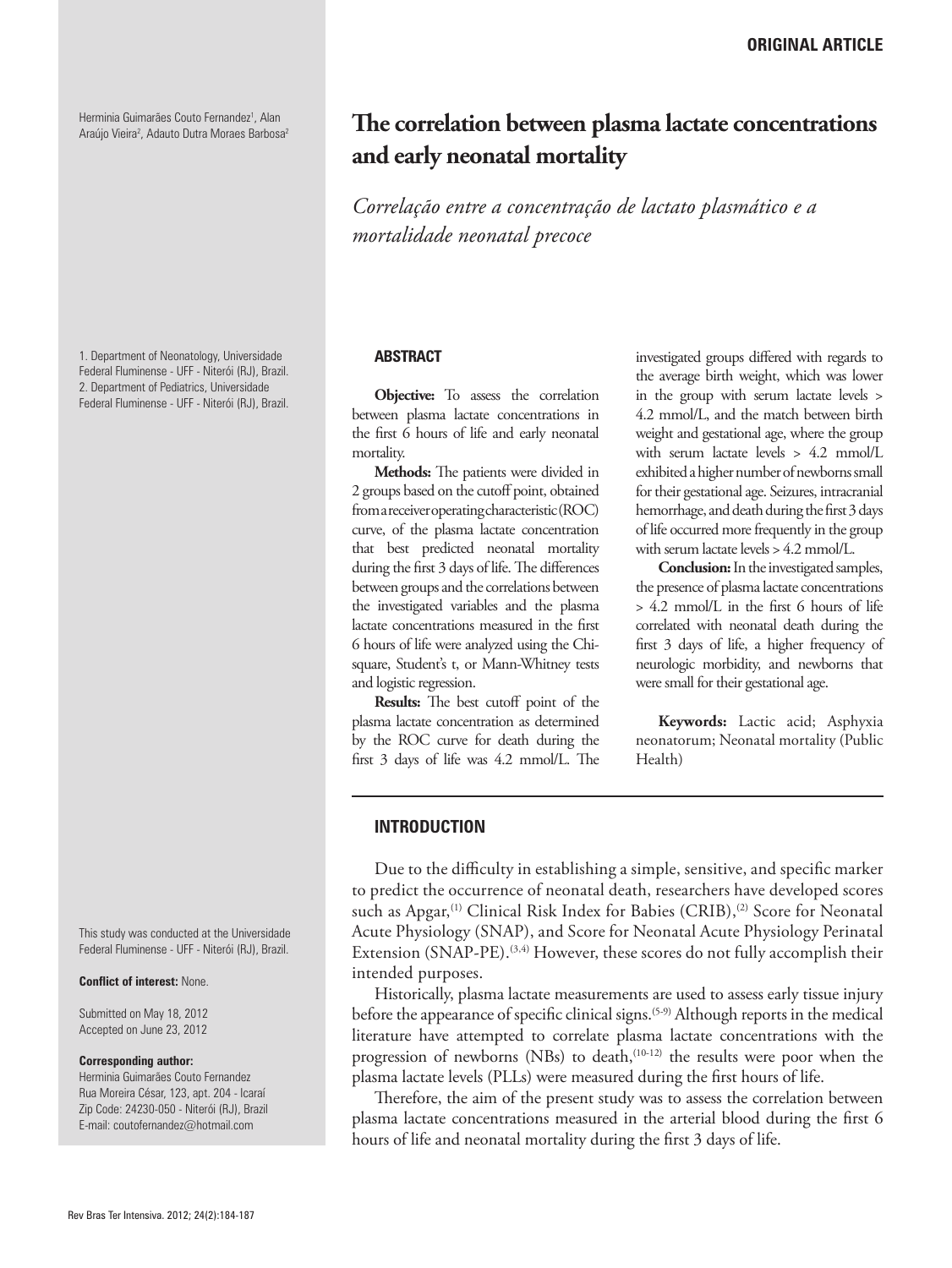# **METHODS**

In this observational study using a historical cohort, the data were collected from the clinical records of all NBs admitted to a neonatal intensive care unit at Niterói County (RJ) (NICU) between June 2005 and February 2007. The patients transferred to other hospital units were excluded, as well as the NBs admitted after the age of 6 hours, those from whom arterial blood could not be harvested during the period of interest, and those with congenital malformations. The present study was approved by the Research Ethics Committee of the Faculty of Medicine of Fluminense Federal University/ Antônio Pedro University Hospital, number 026/07, Certification of Presentation of Ethical Assessment nº 0648.0.000.258-07. Informed consent was waived as blood sampling was a routine practice in the institution.

One milliliter of arterial blood was harvested by puncture or umbilical catheter within the first 6 hours of life at the time of admission to the neonatal intensive care unit (NICU). The samples were placed in vials with sodium fluoride and potassium oxalate, preserved in a cooled environment, and sent immediately for processing with the kit Lactate/Rolf Greiner BioChemica using the automatized device Selecta 1 (spectrophotometric method).<sup>(13,14)</sup>

The following antenatal and neonatal data described in the clinical records were investigated: prenatal alterations (centralization on obstetric ultrasound, oligohydramnios, pregnancy-induced hypertension), type of delivery, need for resuscitation, Apgar at 5 minutes,<sup>(1)</sup> gender, birth weight (BW), gestational age (GA; based on the Ballard score),<sup>(15)</sup> adequacy of fetal intrauterine growth according to Alexander,<sup>(16)</sup> CRIB score,<sup>(2)</sup> presence of intracranial hemorrhage (ICH),<sup>(17)</sup> seizures after blood sample collection to measure lactate,<sup>(18)</sup> persistent pulmonary hypertension (PPHNB),<sup>(19)</sup> and death during the first 3 days of life.

The NB were divided in 2 groups according to the plasma lactate concentration established as the cutoff point to predict death during the first 3 days of life using an ROC curve.

The qualitative variables were described as frequencies and analyzed using a Chi-square test with the Yates correction when needed. The quantitative variables were described as measures of central tendency and analyzed using a Student's t-test (variables with normal distribution) and Mann-Whitney test (variables without criteria of normality). Logistic regression analysis was performed with all the variables that exhibited a significant difference between the investigated groups. The level of significance was established at 5%, and the data were analyzed using the MedCalc 9.0.1 and Statistical Package for Social Science (SPSS) 16.0 software packages.

## **RESULTS**

During the investigational period, 338 NBs were hospitalized, of whom 182 NBs were excluded (5 were transferred to other hospital units, 165 were admitted after the age of 6 hours, and 12 exhibited malformations). No NB in the excluded group died during hospitalization. A total of 156 NBs were therefore included, of whom 17 (10.9%) died, 9 (5.8%) died over the first 3 days, 3 (1.9%) died between the third and sixth days, and 5 (3.2%) died after the seventh day.

Analysis of the ROC curve showed that the PLL with the highest indexes of sensitivity and specificity for neonatal death during the first 3 days of life were > 4.2 mmol/L (sensitivity, 88.9%; specificity, 64.6%; positive predictive value, 13.3%; negative predictive value, 99%), whereas the area under the curve was 0.802 (confidence interval, CI: 0.731-0.862; Figure 1).



**Figure 1 -** The ROC curve for the correlation of blood lactate and neonatal death during the first 3 days of life.

Transfontanellar ultrasound (TFUS) was performed in 147 of the 156 NBs. Of the 9 patients in whom TFUS was not performed, 5 died (all during the first 3 days of life; 4 of these had PLL > 4.2 mmol/L), and 4 survived (one had PLL > 4.2 mmol/L).

An echocardiogram to diagnose PPHNB was performed in 154 out of the 156 NBs. Both NBs in whom echocardiogram was not performed had PLL  $\leq 4.2$  mmol/L; 1 died, and the other survived.

The number of NBs who died in the first 3 days of life was higher in the group with PLL > 4.2 mmol/L (Table 1).

The investigated groups exhibited significant differences with regards to the occurrence of seizures, ICH, and number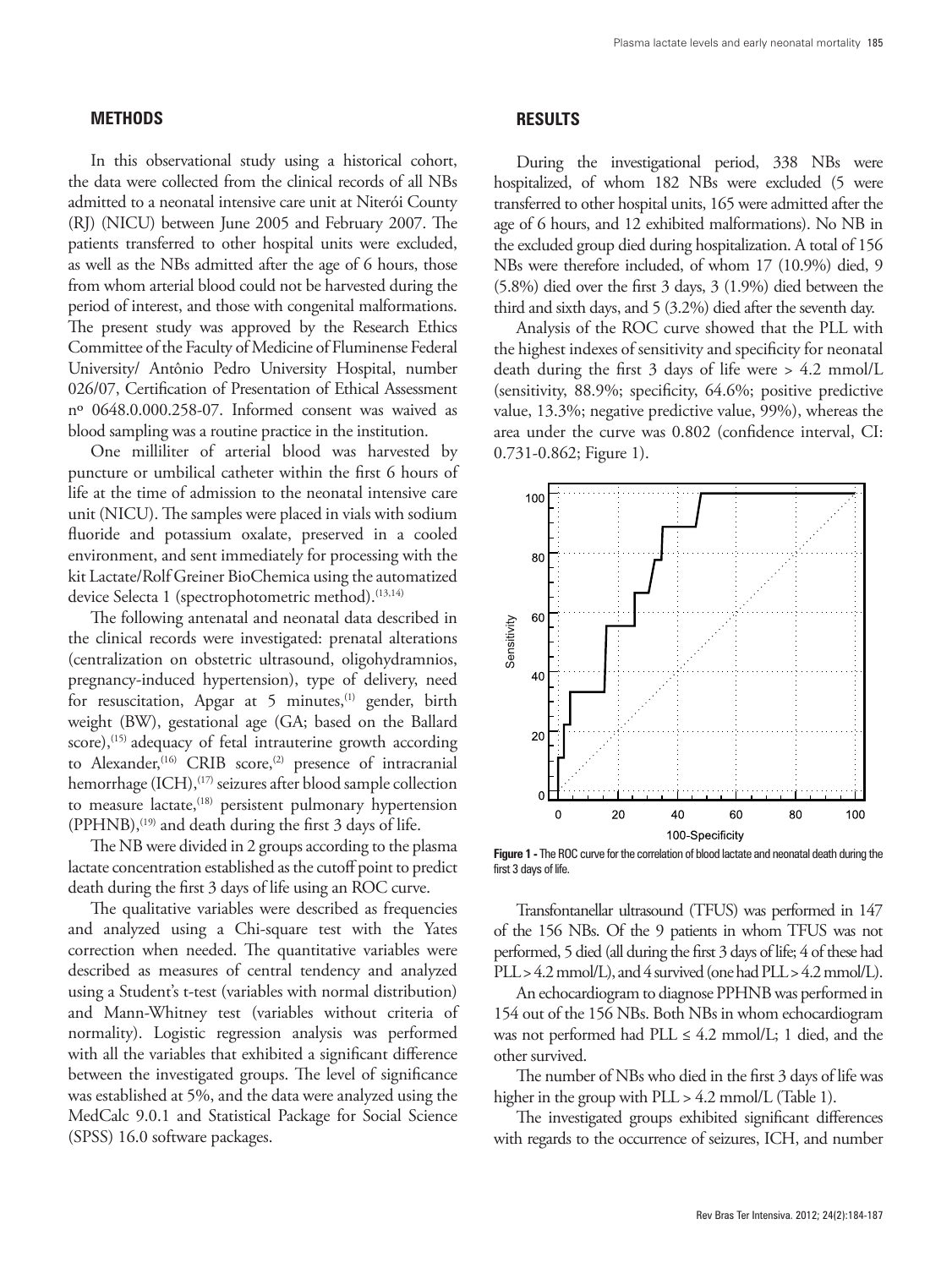|                   |                            | $PLL > 4.2$ mmol/L $PLL \leq 4.2$ mmol/L                      | p     | <b>OR (CI)</b>                |
|-------------------|----------------------------|---------------------------------------------------------------|-------|-------------------------------|
|                   | $(N=60)$                   | $(N = 96)$                                                    | value |                               |
| NB data           |                            |                                                               |       |                               |
| Gender            |                            |                                                               |       |                               |
| Male              | 33 (55.0)                  | 57 (59.4)                                                     | 0.591 |                               |
| Female            | 27(45.0)                   | 39 (40.6)                                                     |       |                               |
| <b>BW</b>         | (1505.0)                   | $1.835.92 \pm 884.71$ 2324.37 $\pm$ 914.58 0.001<br>(2.400.0) |       |                               |
| GА                | $33.11 \pm 4.06$<br>(34.0) | $34.32 \pm 3.74$<br>(35.0)                                    | 0.59  |                               |
| CRIB              | $5.60 \pm 4.81$<br>(5.5)   | $5.80 \pm 4.88$<br>(5.5)                                      | 0.858 |                               |
| BW matched to GA  |                            |                                                               |       |                               |
| SGA               | 23 (38.3)                  | 16 (16.7)                                                     | 0.003 | 3.108<br>$(1.472 - 6.564)$    |
| AGA               | 37 (61.7)                  | 80 (83.3)                                                     |       |                               |
| Seizures          |                            |                                                               |       |                               |
| Yes               | 7(11.7)                    | 1(1.0)                                                        | 0.019 | 12.530<br>$(1.503 - 104.497)$ |
| No                | 53 (88.3)                  | 95 (99.0)                                                     |       |                               |
| Death up to day 3 |                            |                                                               |       |                               |
| Yes               | 8(13.3)                    | 1(1.0)                                                        | 0.013 | 14.576<br>$(1.778 - 119.508)$ |
| No                | 52 (86.7)                  | 95 (99.0)                                                     |       |                               |
| <b>PPHNB</b>      | $(N=60)*$                  | $(N=94)^*$                                                    |       |                               |
| Yes               | 11 (18.3)                  | 11 (11.7)                                                     | 0.255 |                               |
| No                | 49 (81.7)                  | 83 (88.3)                                                     |       |                               |
| ICH               | $(N=56)^*$                 | $(N = 91)^*$                                                  |       |                               |
| Yes               | 10 (17.9)                  | 5(5.5)                                                        | 0.022 | 3.739<br>$(1.206 - 11.592)$   |
| No                | 46 (82.1)                  | 86 (94.5)                                                     |       |                               |
| Prenatal data     |                            |                                                               |       |                               |
| Centralization    |                            |                                                               |       |                               |
| Yes               | 10 (16.7)                  | 7(7.3)                                                        | 0.075 |                               |
| N <sub>o</sub>    | 50(83.3)                   | 89 (92.7)                                                     |       |                               |
| Oligohydramnios   |                            |                                                               |       |                               |
| <b>Yes</b>        | 12 (20.0)                  | 10(10.4)                                                      | 0.099 |                               |
| No                | 48 (80.0)                  | 86 (89.6)                                                     |       |                               |
| PIH               |                            |                                                               |       |                               |
| Yes               | 18 (30.0)                  | 18 (18.8)                                                     | 0.107 |                               |
| No                | 42 (70.0)                  | 78 (81.2)                                                     |       |                               |
| Labor data        |                            |                                                               |       |                               |
| Type of delivery  |                            |                                                               |       |                               |
| Vaginal           | 5(8.3)                     | 8(8.3)                                                        | 1.000 |                               |
| Cesarean          | 55 (91.7)                  | 88 (91.7)                                                     |       |                               |
| Resuscitation     |                            |                                                               |       |                               |
| Yes               | 28 (46.7)                  | 40 (41.7)                                                     | 0.540 |                               |
| No                | 32(53.3)                   | 56 (58.3)                                                     |       |                               |
| Apgar $< 5$       |                            |                                                               |       |                               |
| Yes               | 9(15.0)                    | 9(9.4)                                                        | 0.289 |                               |
| No                | 51(85.0)                   | 87 (90.6)                                                     |       |                               |

NB - newborn; PLL - plasma lactate level; CI - confidence interval; BW - birth weight; GA gestational age; CRIB - Clinical Risk Index for Babies; BW matched to GA - the birth weight matched to gestational age at birth; SGA - small for gestational age; AGA - adequate for gestational age; PPHNB - persistent pulmonary hypertension of the newborn; ICH intracranial hemorrhage; PIH - pregnancy-induced hypertension. The data are expressed as the number (%) or the mean  $\pm$  standard deviation (medians). Chi-square, Student's t-, or Mann-Whitney tests. \*Different totals; see methods.

of NBs classified as small for GA (SGA). All of these variables exhibited a higher frequency in the group of NB with PLL > 4.2 mmol/L. The remainder of investigated variables did not exhibit differences (Table 1).

The group with PLL > 4.2 mmol/L exhibited a lower average BW (1,835 ± 885 g; median, 1,505 g; range, 490 - 3,760 g) compared to the group with PLL  $\leq 4.2$  mmol/L (2,324  $\pm$  915) g; median, 2,400 g; range, 485 - 4,720 g; p=0.001). The CRIB score (which was measured in the 50 NB with a birth weight <1,500 g) and GA did not differ between the groups (Table 1).

The mortality during the first 3 days did not differ as a function of the BW matched to GA. Of the 9 NBs who died, 2 were SGA, and 7 were not. Of the 147 NBs who survived the first 3 days of life, 37 were SGA, and 110 were not (p=0.8428).

## **DISCUSSION**

The present study used a ROC curve to define the PLL cutoff point with a better sensitivity and specificity to predict early neonatal death in the investigated population. In addition, these findings will allow other investigators to perform the same analyses as the ones described above because there is currently no consensus for "reference values" for blood lactate concentrations in NBs.(5,10,20) In contrast, for adult patients, the reference values of PLL have already been established, and levels up to 2 mmol/L are considered normal. $(6,7)$ 

The present study found that NBs with PLL > 4.2 mmol/L during the first 6 hours of life had higher odds of dying within the first 3 days of life. However, the fact that the half-life of lactate is not known might explain the reason why a single measurement of PLL performed during the first hours of life does not reflect the events that occur after the third day of life.(5,12,21) Due to anaerobic cell metabolism, the PLL values are related not only to the severity of the clinical condition but also to asphyxia.(10-12)

The group of NBs with PLL > 4.2 mmol/L exhibited a higher frequency of neurologic manifestations related with the hypoxic-ischemic syndrome including a higher number of seizure episodes (OR=12.53) and ICH (OR=3.74). These results may be due to tissue hypoperfusion and hypoxia, which induce a shift from aerobic to anaerobic metabolism. This metabolism shift results in such manifestations and might eventually culminate in patient death.<sup>(19,20,22,23)</sup>

The higher frequency of SGA NBs in the group with high lactate levels suggests that chronic intrauterine hypoxia might be one of the causes of low weight at birth.<sup>(24,25)</sup>

Although we did not correlate the CRIB scores of our groups with PLLs, Philips et al., $(26)$  upon performing a joint analysis of PLL and CRIB to predict mortality in extremely premature NBs, observed that the new, combined score had a good prognostic value.